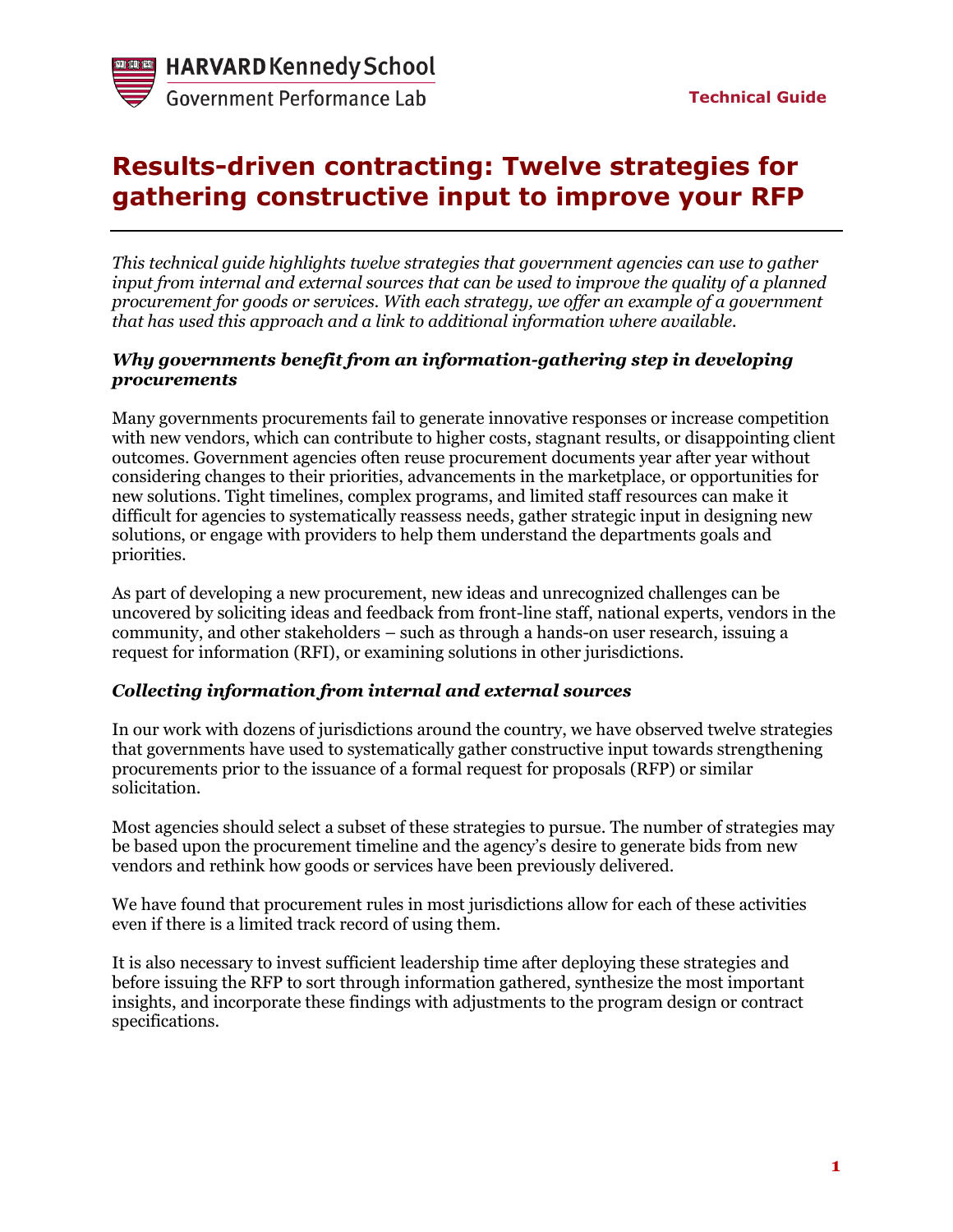## *Strategies*

These activities help governments achieve three functional tasks necessary for developing a results-driven procurement:

- 1) Scoping the government's needs and goals to be addressed by the contracted good or service
- 2) Exploring potential solutions to the identified need(s), including new approaches that may not have been previously considered by the government
- 3) Engaging the vendor community to prepare the marketplace to respond with bids that best meet the agency's goals

These strategies are organized according to whether they seek information from sources inside or outside of the agency for whom the goods or services are being bought. We highlight the functional tasks for which each strategy is most appropriate.

### **Strategies that use sources of information internal to the agency:**

|                                                                                                                                                                                                                                                                                                                                                                                                                                                                | <b>Use case</b> |           |         |
|----------------------------------------------------------------------------------------------------------------------------------------------------------------------------------------------------------------------------------------------------------------------------------------------------------------------------------------------------------------------------------------------------------------------------------------------------------------|-----------------|-----------|---------|
|                                                                                                                                                                                                                                                                                                                                                                                                                                                                | Scope           | Explore   | Prepare |
|                                                                                                                                                                                                                                                                                                                                                                                                                                                                | <b>Needs</b>    | Solutions | Vendors |
| 1. Analyze prior program delivery data and outcomes,<br>such as complaint lines, waitlists, and client results<br><i>Example:</i> Massachusetts' analysis of client waitlists for<br>adult basic education and English for speakers of other<br>languages classes informed its design of new programs to<br>meet the needs of this population<br>(https://hwpi.harvard.edu/files/govlabs/files/massachuset<br>ts adult basic education pfs providers rfp.pdf). |                 |           |         |
| 2. Collect input from frontline staff about challenges<br>in existing programs<br><i>Example:</i> In procuring for new discharge planning services<br>for individuals re-entering from incarceration, Rhode<br>Island's Department of Corrections included an extensive<br>analysis of the existing operational challenges that made<br>improving results difficult (https://govlab.hks.harvard.edu/<br>files/govlabs/files/rhode island doc rfp.pdf).         |                 |           |         |
| 3. Process map existing programs to find potential<br>efficiencies<br><i>Example:</i> The City of Denver's Public Works agency saved<br>\$5 million on fleet management by process mapping to<br>identify opportunities for improvement<br>(https://denpeakacademy.com/).                                                                                                                                                                                      | ✓               |           |         |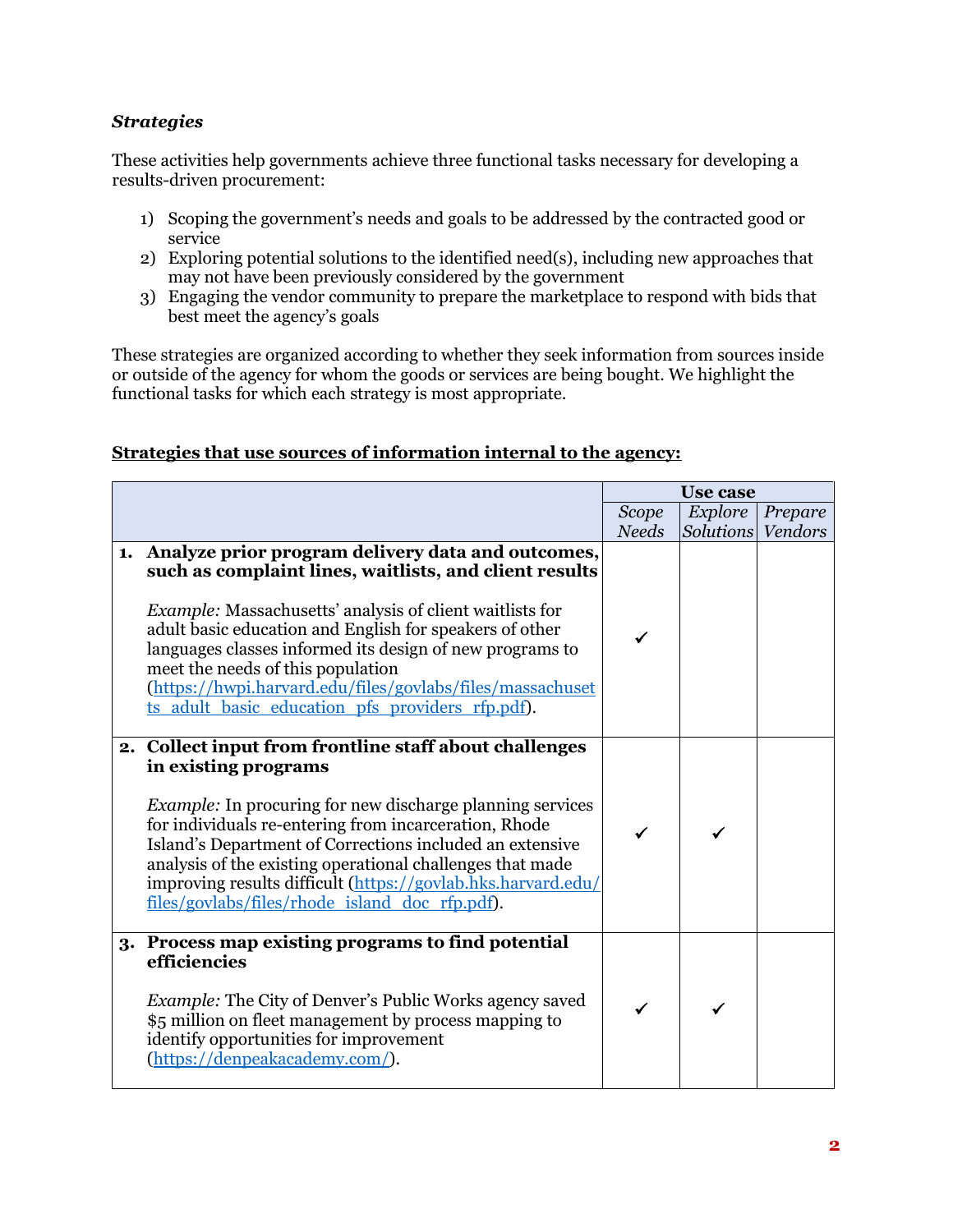| 4. Hold "assumption-busting" sessions with agency<br>staff to test planned solutions                                                                                                                                                                                                                                |  |  |
|---------------------------------------------------------------------------------------------------------------------------------------------------------------------------------------------------------------------------------------------------------------------------------------------------------------------|--|--|
| <i>Example:</i> See GPL technical guide describing an approach<br>for government agencies to rapidly produce constructive<br>feedback from internal stakeholders about ways to<br>strengthen a planned procurement<br>(https://govlab.hks.harvard.edu/files/govlabs/files/assum<br>ption buster guide for rdc.pdf). |  |  |

# **Strategies that use sources of information external to the agency:**

|                                                                                                                                                                                                                                                                                                                                                                                          | <b>Use case</b> |                   |         |
|------------------------------------------------------------------------------------------------------------------------------------------------------------------------------------------------------------------------------------------------------------------------------------------------------------------------------------------------------------------------------------------|-----------------|-------------------|---------|
|                                                                                                                                                                                                                                                                                                                                                                                          | <b>Scope</b>    | Explore           | Prepare |
|                                                                                                                                                                                                                                                                                                                                                                                          | <b>Needs</b>    | Solutions Vendors |         |
| 5. Issue a Request for Information (RFI)<br><i>Example:</i> The Louisville Department of Metro Corrections<br>released an RFI seeking information from substance abuse<br>treatment providers interested in providing services to<br>inmates released from city jails. (https://govlab.hks.<br>harvard.edu/files/govlabs/files/louisville doc pfs rfi.pdf)                               | ✓               | ✓                 |         |
| 6. Conduct research with end-users, such as focus                                                                                                                                                                                                                                                                                                                                        |                 |                   |         |
| groups with service recipients<br><i>Example:</i> In procuring a new regional bike share operator,<br>the City of Boston and its neighboring municipalities of<br>Brookline, Cambridge, and Somerville revamped<br>performance metrics to better capture the user experience<br>at high-traffic times and locations<br>(https://govlab.hks.harvard.edu/boston-ma-bike-share-<br>system). |                 |                   |         |
| 7. Convene vendor town halls, webinars, industry                                                                                                                                                                                                                                                                                                                                         |                 |                   |         |
| days, or information sessions<br>Example: Rhode Island's child welfare agency convened a<br>public summit that generated input from providers on a<br>new strategy for revamping its array of services<br>(http://www.dcyf.ri.gov/docs/summit/index.php).                                                                                                                                |                 | ✓                 |         |
| 8. Survey industry participants                                                                                                                                                                                                                                                                                                                                                          |                 |                   |         |
| <i>Example:</i> The City of Saint Paul surveyed street<br>construction vendors to assess their experiences with the<br>City and inform changes to increase competition on RFPs<br>(http://bloombg.org/2hZVyyq).                                                                                                                                                                          |                 |                   |         |